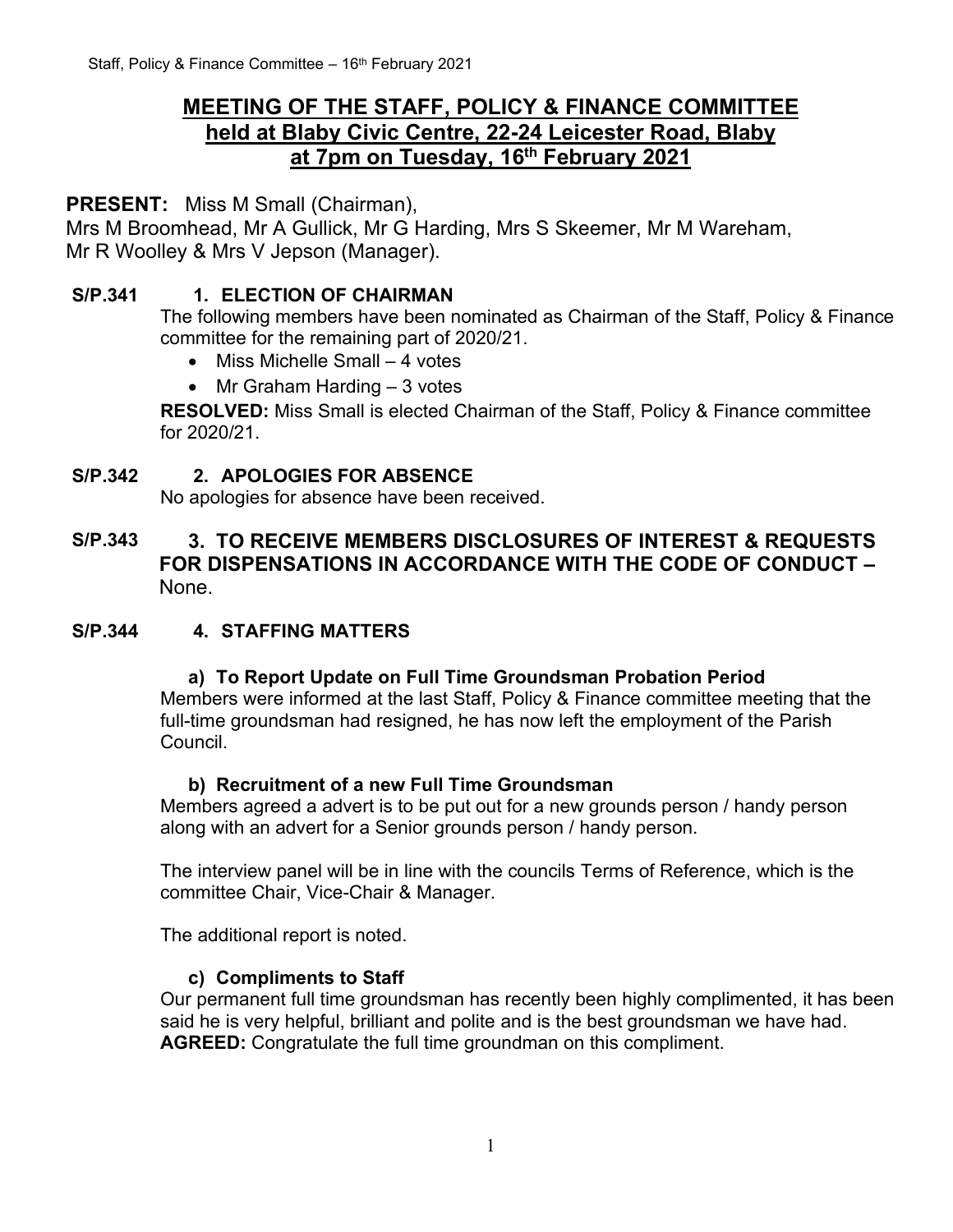## **d) Mobile Phones**

2 replacement mobile phones are required to be purchased for the ground staff, the current ones were originally purchased in 2013.

**RESOLVED:** Purchase 2 x new mobiles for around £100 each.

**RESOLVED:** The manager has delegated powers to purchase either pay as you go sim cards or a contract for each mobile phone at an approx. price of around £10 per month each.

#### **RESOLVED:** Standing Order No.24 is to be invoked.

That under Section 100a (4) and Sch.12A of the Local Government Act, 1972, the public be excluded from the meeting for the following items on the grounds that the items involve the likely disclosure of exempt or confidential information. (Confidential Report BPC60).

#### **e) Assistant Manager**

It is reported the assistant manager is currently off work so the manager will be the only one in the office or working from home.

**RESOLVED:** Standing Order No.24 is to be revoked.

## **S/P.345 5. TO REPORT UPDATE ON THE COUNCILS BANK ACCOUNT**

At previous meetings members had discussed transferring to a new business bank account. A report has been issued to members for the possibility of transferring the bank account to either Nat West Bank, Unity Trust Bank, Santander or continuing with HSBC. **AGREED:** Members agreed to continue with HSBC Bank.

Due to the current situation that our local branch has now closed there is a problem when we need to cash a cheque for topping up the petty cash.

**AGREED:** The manager is authorised to cash a personal cheque for the petty cash top up and this will be reimbursed immediately.

**AGREED:** Write into the Council's Financial Regulations that the manager will cash a personal cheque which is to be reimbursed by the Council immediately.

#### **S/P.346 6. TO REPORT UPDATE ON BLABY CIVIC CENTRE TENANTS & LOSS OF INCOME**

Members have been issued with an update on the tenants' tenancy agreements for the Civic Centre which includes their rental fees and contract period. The Report is noted.

#### **Oakfield Room**

The tenant of the Oakfield Room has decided to leave the Civic Centre at the end of March 2021.

Due to this resignation the Oakfield Room will now become vacant.

**AGREED:** Members wish to utilise the Oakfield Room situated on the ground floor of the Civic Centre as their meeting room.

**AGREED:** The Acorn room which is situated on the first floor of the Civic Centre is to be offered out to rent.

**RESOLVED:** A secure door system is to be added to the Acorn Room.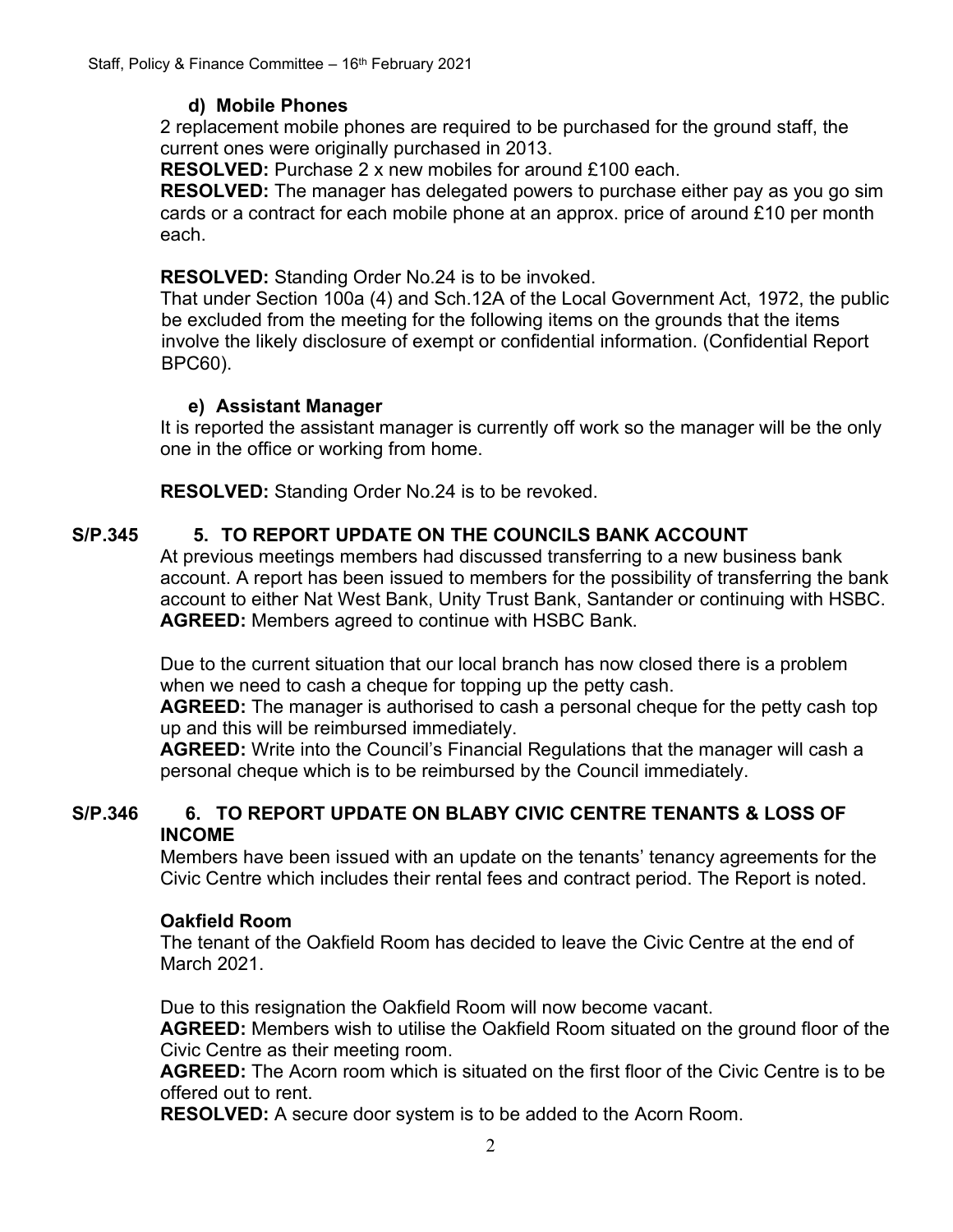Members are informed that the total loss of income due to Covid-19 between the 1st March 2020 - 1st March 2021 = £30,307.00.

The manager & LRALC are trying to recoup some of this loss but as yet no figures have been confirmed.

## **S/P.347 7. TO CONSIDER DAMP PROOF QUOTATIONS**

There has been an ongoing problem with rising damp in the Northfield Room, the stairwell and the Tawny Room. Two companies have been out to have a look at the problem and have quoted to have the works carried out to rectify the damp.

| Quotation 1<br>I Please see documents on website for | Quotation 2<br>Please see documents on website for |
|------------------------------------------------------|----------------------------------------------------|
| more details.                                        | more details.                                      |
|                                                      |                                                    |

**TOTAL: £800.00 + VAT TOTAL: £830.00 + VAT RESOLVED:** Accept quotation number 1 for damp proofing to be carried out to the Northfield Room, Tawny Room and the stairwell priced at £800.00 + VAT.

## **S/P.348 8. TO CONSIDER SOLAR PANEL QUOTATIONS**

All members have been issued with quotations for Solar Panels to be fitted to the roof of the Civic Centre.

| Quotation 1                         | Quotation 2                         |
|-------------------------------------|-------------------------------------|
| Please see documents on website for | Please see documents on website for |
| more details.                       | more details.                       |
| <b>TOTAL: £15,823.63 + VAT</b>      | <b>TOTAL: £7,400.00 + VAT</b>       |

Members considered the quotations received and felt that due to the huge loss of income the Council have incurred over the last 12 months this item should be declined at present.

**AGREED:** Add this item to the February / March 2022 Staff, Policy & Finance committee agenda for further consideration.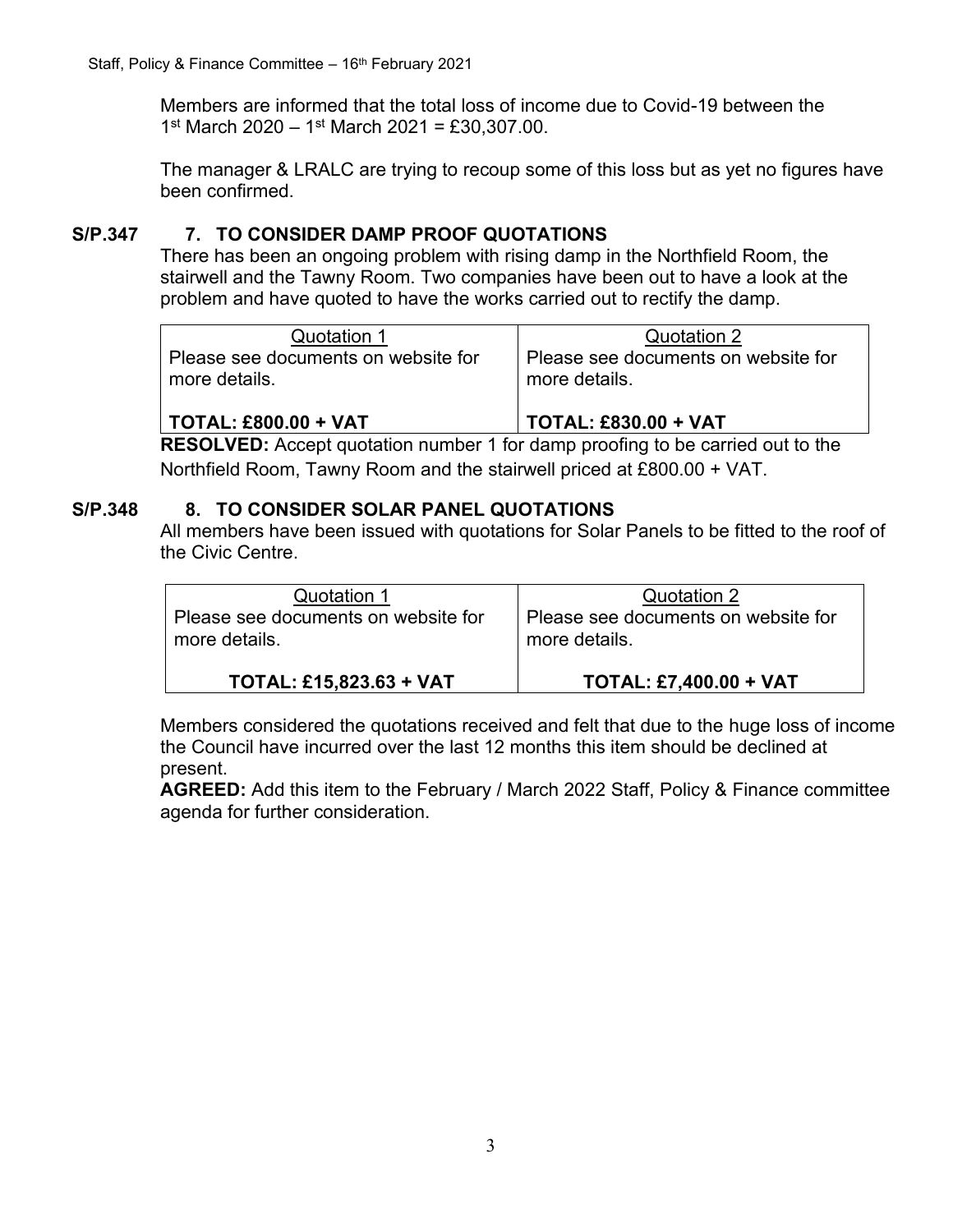**S/P.349 9. TO CONSIDER EMERGENCY LIGHTS & FIRE ALARM QUOTATIONS**  All the Parish owned buildings require to have the emergency lights and fire alarms tested every year.

At present, this is our current schedule:

| <b>Site</b>              | <b>Service</b>                            | <b>Month Due</b> |
|--------------------------|-------------------------------------------|------------------|
| <b>Cemetery Workshop</b> | Fire alarm & Emergency light<br>servicing | Sep-21           |
| <b>Cemetery Workshop</b> | Fire alarm servicing                      | Mar-21           |
| <b>Northfield Park</b>   | Fire alarm & Emergency light<br>servicing | Sep-21           |
| <b>Northfield Park</b>   | Fire alarm servicing                      | $Mar-21$         |
| <b>Civic Centre</b>      | Fire alarm & Emergency light<br>servicing | Sep-21           |
| <b>Civic Centre</b>      | Fire alarm servicing                      | $Mar-21$         |
| <b>Oakfield Park</b>     | Fire alarm & Emergency light<br>servicing | Sep-21           |
| <b>Oakfield Park</b>     | Fire alarm servicing                      | Mar-21           |

Members considered the following emergency lights and fire alarm service quotations for 2021.

| Quotation 1<br><b>Emergency Light Testing</b>                | Quotation 2<br>4 x Emergency Light Services                                               | Quotation 3<br>4 x Emergency Light |
|--------------------------------------------------------------|-------------------------------------------------------------------------------------------|------------------------------------|
| to include:                                                  | 8 x Fire Alarm Services                                                                   | <b>Services</b>                    |
| One test and inspection<br>visit of your system per<br>year  | For the emergency light<br>test/service BS5266<br>3hr soak test                           | 8 x Fire Alarm Services            |
| Detailed service reports in<br>accordance with Section<br>12 | Examine all emergency lights<br>making sure they are still<br>working after the 3hr test. |                                    |
| Annual system compliance<br>certificate                      | A certificate of inspection                                                               |                                    |
| User training as required<br>at each service visit           | Also, any recommendations of<br>any additional or remedial<br>works that is required      |                                    |
|                                                              | Flick test with the test key                                                              |                                    |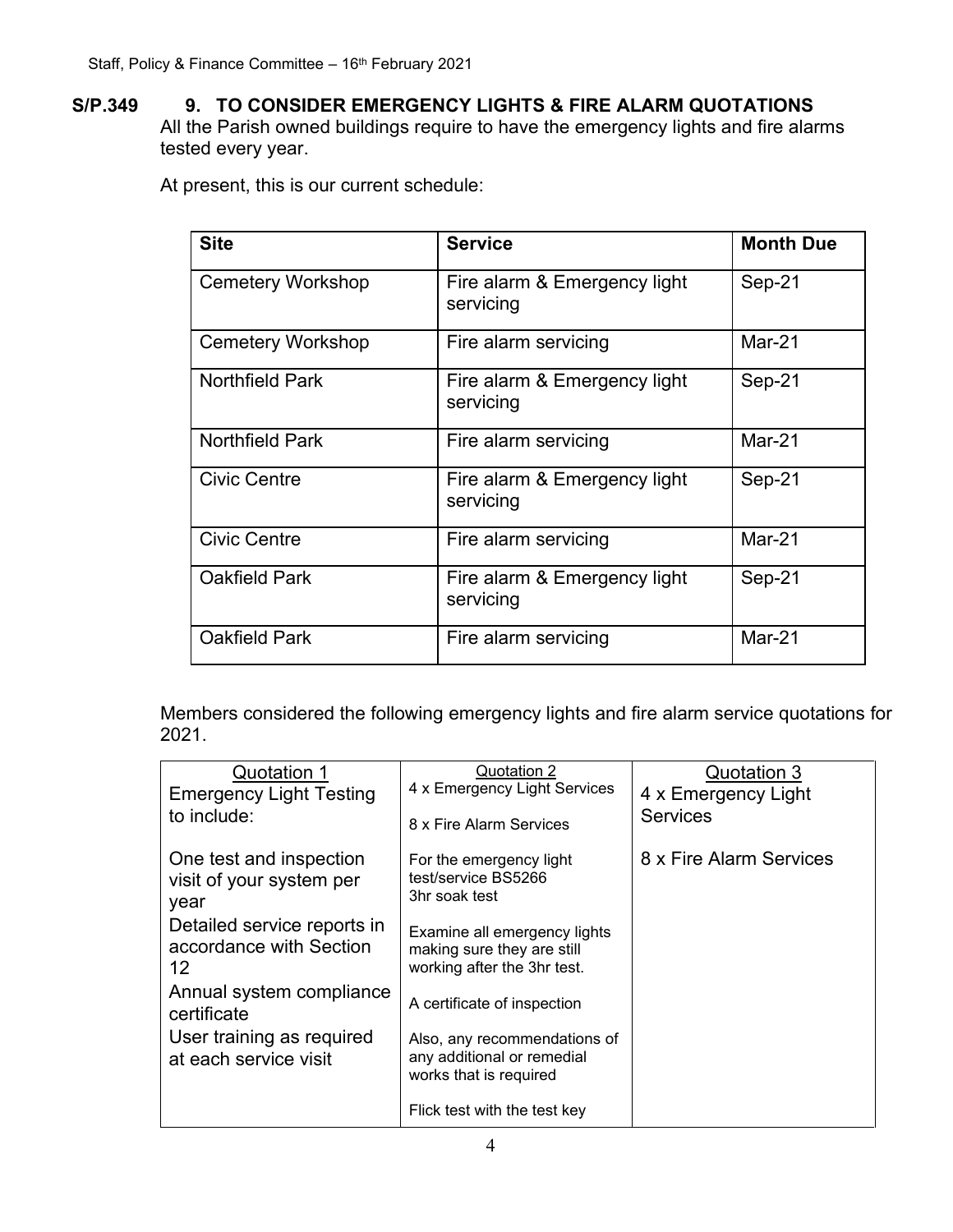| 12 Month Full Parts &<br>Labour Guarantee on any<br>repairs<br>24 hour technical support<br>24 hour call out service<br>Reduced call out rates                | 12 Months guarantee on all<br>parts on any repair work<br>undertaken<br>24hr support<br>24hr call out service                                 |                 |
|---------------------------------------------------------------------------------------------------------------------------------------------------------------|-----------------------------------------------------------------------------------------------------------------------------------------------|-----------------|
| And the following<br>additional items for the<br>Fire Alarm Testing:<br>Two test and inspection<br>visits of your system per<br>year<br>Testing of signalling | Fire alarm service twice a year<br>as to BS5839<br>Devices (smoke/heat<br>detectors, manual points, and<br>sounders) checked on each<br>visit |                 |
| device (where applicable)<br>Detailed service reports in<br>accordance with Section 6<br>[45]                                                                 | Certificate of inspection of<br>findings<br>12 Months guarantee on all<br>parts on any repair work<br>undertaken<br>24hr support              |                 |
|                                                                                                                                                               | 24hr call out service                                                                                                                         | £1,000.00 + VAT |
| $£750.00 + VAT$                                                                                                                                               | £700.00 + VAT                                                                                                                                 |                 |

**RESOLVED:** Accept quotation number 2 for the testing of the emergency lights and fire alarms at a total price of £700.00 + VAT.

## **S/P.350 10.TO REVIEW & CONSIDER COUNCIL POLICIES**

All members have been issued with a copy of the following council policies: -

- **General Polices 1 – 28**
- **Standing Orders**
- **Terms of Reference**

Members considered the councils current general policies from  $1 - 28$  and the following amendments are required to be made: -

#### General Policy Number 28 – Co-option

**AGREED:** Remove the following paragraph from **6.3** - Note: where the council are discussing the merits of a candidate and personal attributes, this could be prejudicial, and the council should resolve to exclude members of the press and public.

## Councillor Co-Option Eligibility Form

Number 4 - Under the Local Government Act 1972, section 80, a person is disqualified from being elected as a local councillor or being a member of a local council if specific criteria are not met.